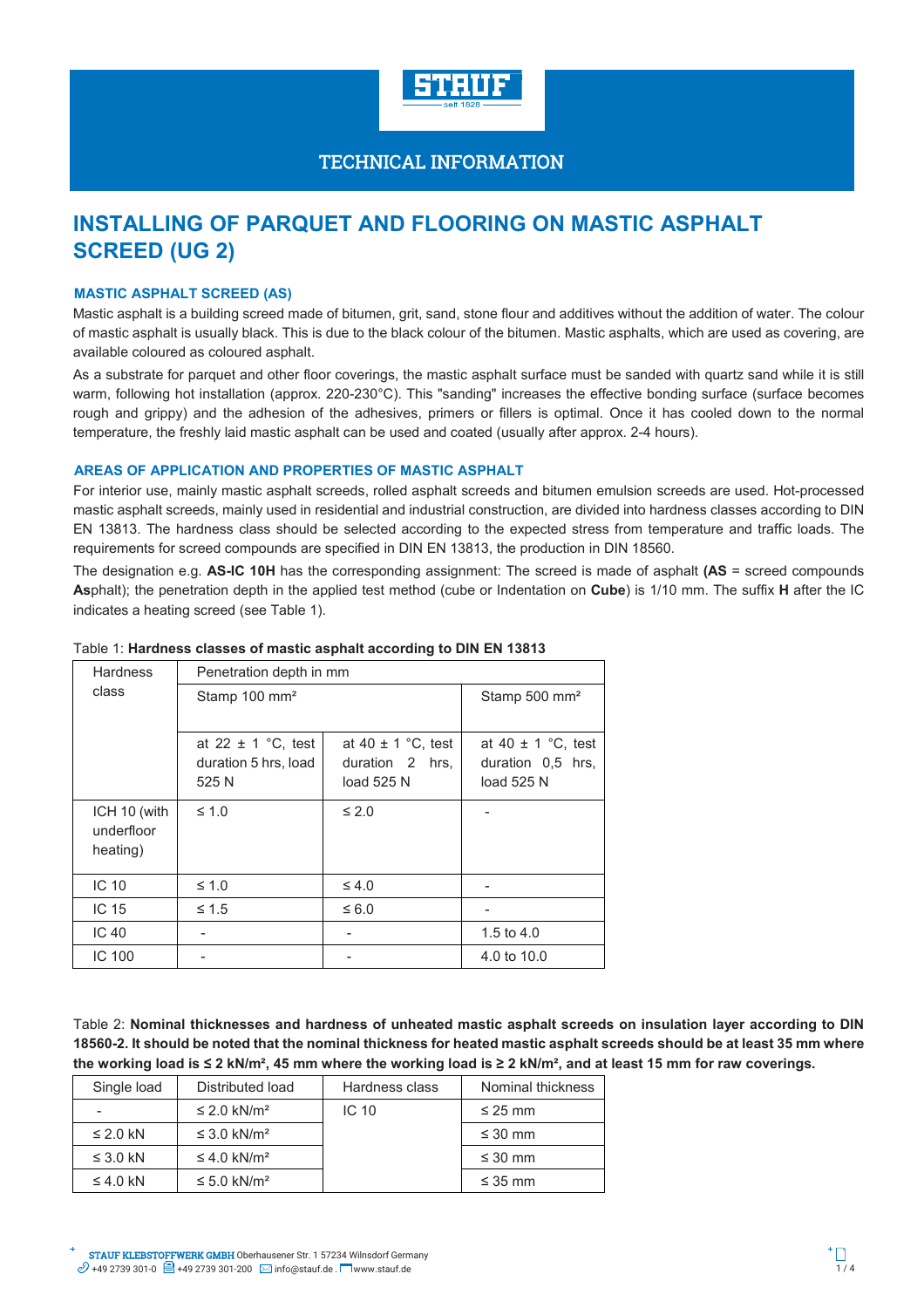

The penetration depth, described in Table 1, DIN EN 13813, makes a statement concerning the stability of mastic asphalt. A stamp is pressed with a defined pressure onto a mastic asphalt screed sample cube heated to test temperature in water for a certain amount of time. The result is given as the penetration depth of the punch into the mastic asphalt cube in 1/10 mm. Earlier mastic asphalt formulas were produced with relatively soft bitumen and less than optimal aggregate grading curves, sometimes with a considerable excess of bitumen, which increases the thermoplastic behaviour of the mastic asphalt. This is evidenced by marks caused by heavy objects with high point loads, for example due to bed or cupboard feet.

Just as bitumen becomes soft or even liquid at high temperatures, it becomes brittle and fragile at cold temperatures. The limit temperatures specified in Table 3 must therefore not be permanently undercut. At very cold temperatures bitumen is brittle like glass. Furthermore, the harder the bitumen, the higher the limit temperature for cooling.

| acc. to DIN EN 18560-7 |                   | acc. to DIN EN<br>18560-1 |  |
|------------------------|-------------------|---------------------------|--|
| heated                 | <b>ICH 10</b>     | ≤ 10 °C                   |  |
| spaces                 | IC 10             | $\leq 5$ °C               |  |
|                        | IC 15             | $\leq 0$ °C               |  |
| unheated<br>spaces     | IC 15             | $\leq 0$ °C               |  |
| outdoors               | IC 40             | no information            |  |
| cold storage<br>rooms  | IC 40 oder IC 100 | no information            |  |

### Table 3: **Areas of application for mastic asphalt screed**

Mastic asphalt screeds are installed floating on a separating layer or on an insulating layer. Due to its much lower shrinkage compared to cement screed, AS is usually installed without joints.

Mastic asphalt screeds are non-conductive and impermeable to water when properly formulated. They are therefore well suited for use in switching and transformer rooms, among other things, and in combination with a sealing layer (bituminous sheeting) as sealing in accordance with DIN 18195-5. Built into living spaces, the properties of mastic asphalt, such as high impact sound insulation and good thermal insulation, its elasticity and the resulting pleasant walkability, give the user a high degree of comfort. Due to its low weight and dry installation, it is particularly suitable for the renovation and refurbishment sector.

Due to the non-absorbent AS, a slower setting is to be expected when using dispersion-based and water-containing laying materials, on the one hand, and on the other hand, increased dimensional changes occur when directly gluing swelling pressuresensitive floor coverings (e.g. parquet).

Since mastic asphalt is a thermoplastic material, it can deform (indent) under high point loads. Equally, for this reason, the existence of great tension on the top surface (such as due to the wood swelling pressure) can lead to horizontal expansion or cambering of the mastic asphalt. When installing parquet, it is it is advisable to preferable to choose multi-layer parquet or mosaic parquet as the surface covering.

# **PREPARATION OR TESTING OF THE SUBSTRATE:**

In addition to the universal test requirements according to DIN 18356 and 18365, a number of special characteristics should be taken into account when laying surface coverings on mastic asphalt.

- The sanding of the mastic asphalt makes an important contribution to optimum adhesion of the subsequent laying materials. It must have been properly applied and must not be removed during substrate preparation.
- The mastic asphalt must be a sufficient distance from the wall (in accordance with DIN 18 560) when it is covered with wood flooring. This distance should be at least 10 mm, or preferably 15 mm, and proportionally more for larger surfaces. If this is not present, the edge joint must be trimmed.
- Usually new mastic asphalt is ready for installation and needs no other preparation except cleaning (vacuuming).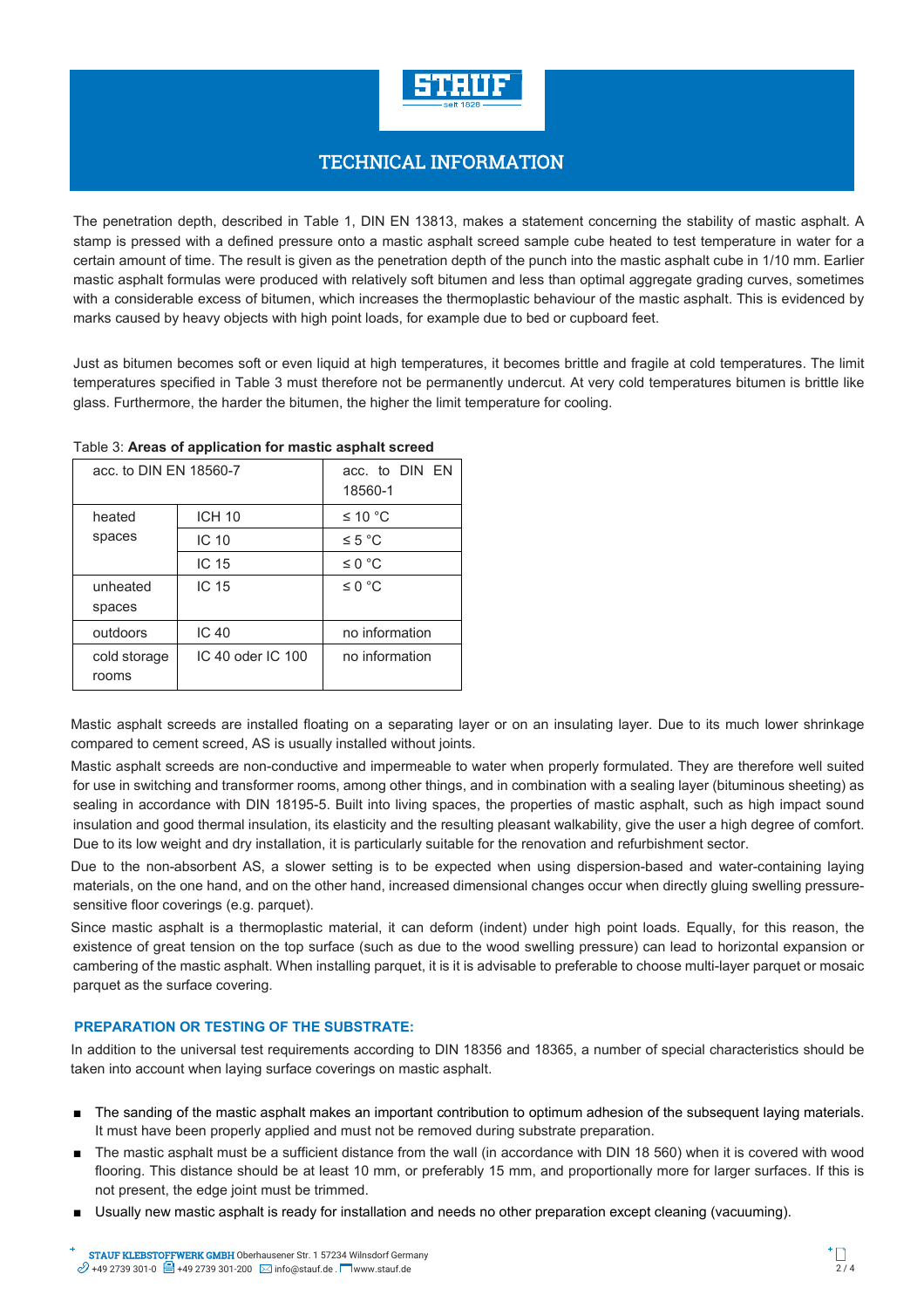

# **INSTALLING FLOORING AND PARQUET ON MASTIC ASPHALT:**

On mastic asphalt almost all types of floor coverings and parquet (preferably mosaic and multi-layer parquet) may be bonded with laying materials from STAUF. STAUF adhesive application tables should be taken into account when selecting appropriate products.

When bonding with dispersion adhesives, it is essential that a levelling compound is applied beforehand. The layer thickness of the levelling compound should be at least 2-3 mm, for cement-based levelling compounds at the most 5 mm. Anhydrite levelling compounds build up considerably less tension during drying and can therefore be applied in thicker layers. Layer thicknesses over 10 mm are possible in principle, but depend on the thickness and quality of the AS. As a rule of thumb, the thicker the mastic asphalt screed, the thicker the layer of calcium sulphate levelling compound.

Fillers with a layer thickness of 2 mm or more form an absorbent, even substrate which can absorb some of the water during subsequent bonding with dispersion parquet adhesives. When subsequently bonding floor coverings such as PVC, textile coverings, linoleum or rubber coverings, fillers accelerate the drying of the adhesive.

With higher layer thicknesses of levelling compounds, a longer drying time must be expected due to the impermeability of the screed. An optimal and shrinkage reduced possibility to level AS is the use of reaction resin levelling compounds, such as the STAUF PU levelling compound. It is water- and solvent-free and can be bonded with STAUF reactive resin adhesives in any layer thickness, already after 24 hours.

Mastic asphalt screeds or bitumen are dissolved by non-reactive liquid extenders (plasticisers). As a result, direct bonding with adhesives with a high plasticiser content is not possible without further ado. Depending on temperature, plasticiser concentration and type of plasticiser, these migrate to the upper surface layer and reduce the surface strength of the AS. "Migration barriers" in the form of a 2-component epoxy resin primer such as STAUF VEP 195 or ideally the use of adhesive without plasticising ingredients, such as STAUF SPU 570 or STAUF SMP 950, should be used.

### **MASTIC ASPHALT SCREED IN THE RENOVATION AREA**

In the renovation area, the quartz sand applied during installation is often removed when the surface covering is removed together with the installation materials such as filler or adhesive. Here it is recommended to mill or grind the surface down to the visible grain. The best results are achieved with the aid of suitable disc cutters, which, in comparison with roller cutters, are more gentle on the substrate and do not cause cracks to form in the screed. If there is a high excess of binder on the surface or if there are defects in the AS, the bitumen can also be liquefied with a flame jet. This enables both the rubbing in of quartz sand and a frictional bond to newly laid mastic asphalt screeds.

The subsequent application of reactive primers or adhesive primers then ensures a secure bond between AS and filler and/or adhesive.

### **PRIMERS FOR USE WITH ADHESIVES / LEVELLING COMPOUNDS ON MASTIC ASPHALT**

|                                                         | <b>STAUF</b><br>Flooring adhesives | <b>STAUF</b><br>Dispersion-<br>based adhesive<br>for parquet<br>flooring | <b>STAUF</b><br>Reactive resin adhesives* | e. g. STAUF GS or<br>STAUF XP 20 |
|---------------------------------------------------------|------------------------------------|--------------------------------------------------------------------------|-------------------------------------------|----------------------------------|
| STAUF D 54 (undiluted)                                  |                                    |                                                                          |                                           |                                  |
| STAUF VDP 160<br>(undiluted)                            |                                    |                                                                          |                                           |                                  |
| STAUF WEP 180<br>(undiluted)<br>+ STAUF quartz sand     |                                    |                                                                          |                                           | مە                               |
| STAUF VEP 195<br>+ STAUF quartz sand or<br><b>VP160</b> |                                    |                                                                          |                                           |                                  |

\*When using STAUF SMP 930, STAUF Multilayer or adhesives with high plasticiser content on sanded mastic asphalt, use STAUF VEP 195 as a primer. 1) As a rule, levelling is required and recommended for resilient and textile floor coverings according to DIN18365.

2) The layer thickness of cement-based fillers must not exceed 5 mm.

3) If possible, preferably use calcium sulphate based fillers such as STAUF GS.